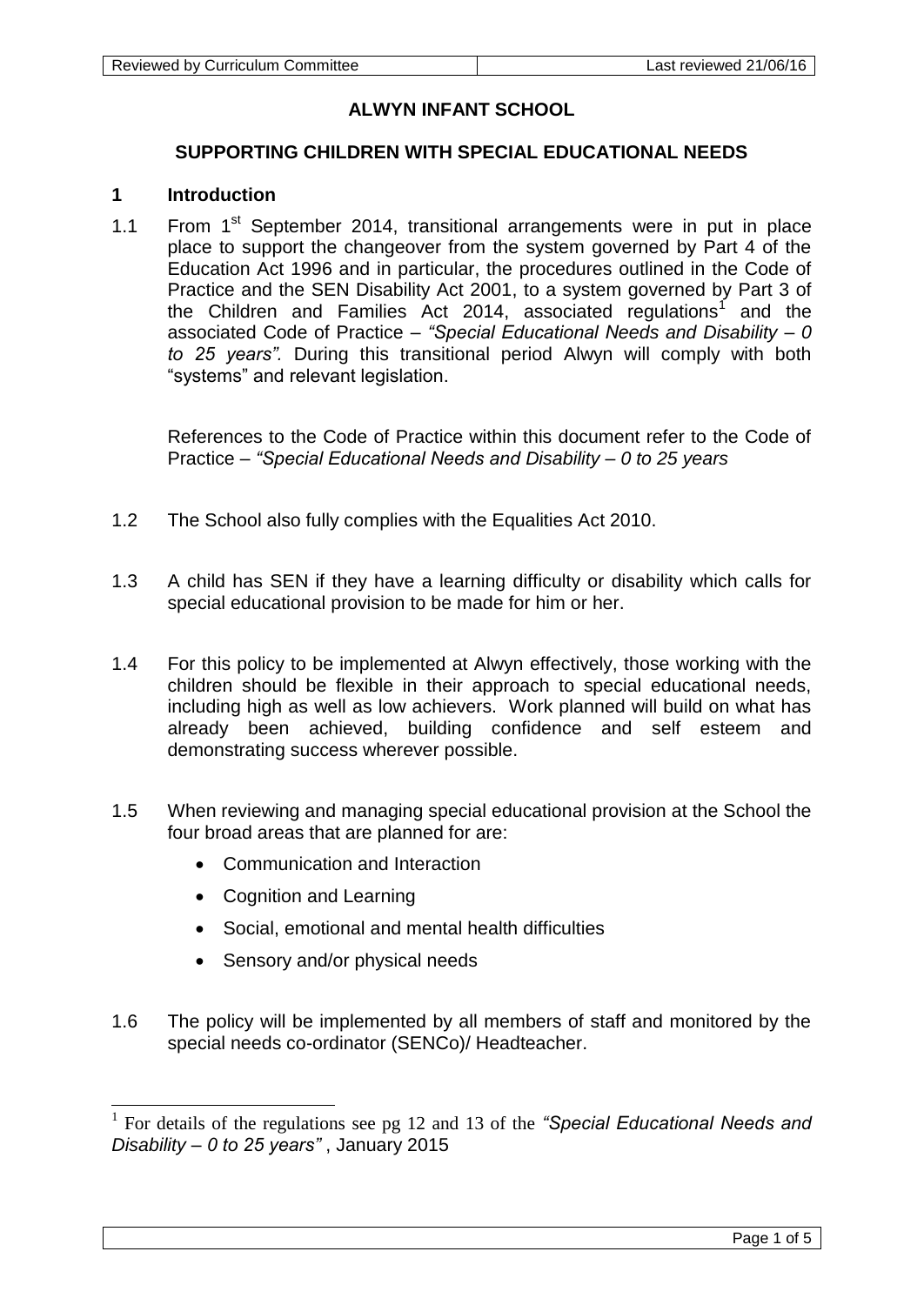| Reviewed by Curriculum Committee | Last reviewed $21/06/16$ |
|----------------------------------|--------------------------|
|----------------------------------|--------------------------|

- 1.7 In accordance with the Code of Practice (January 2015) an SEN information report is also produced.
- 1.8 The current SEN Governor is Maxine Wood.

# **2 Aims**

- 2.1 All children have particular needs. Some of these last through their school career and some for a short time. Alwyn recognises this and believes that an inclusive school should be a place where each child has every opportunity to succeed.
- 2.2 In particular the school aims to:
	- ensure that despite physical, emotional, behavioural or learning difficulties each child may have a happy and stimulating environment in which to succeed and achieve their best.
	- celebrate success.

# **3 Statutory Requirements**

Alwyn staff will ensure that they systematically *IDENTIFY, ASSESS* and *PROVIDE* for children with Special Educational Needs as outlined by the Code of Practice.

### **4 Objectives**

- to have regard to the views, wishes and feelings of the child and child's parents
- to ensure the child and child's parents participate as fully as possible in decisions, and providing necessary information and support to enable them to make those decisions
- to support the child and child's parents, in order for the child to achieve the best possible educational outcomes
- to identify children's individual needs at an early stage.
- to plan and put into practice schemes of work which meet the full range of pupils' abilities and needs
- to evaluate the effectiveness of provision made
- to direct resources to specific needs
- to allow children with special needs to participate in the whole curriculum where possible
- to give support from within the school and from outside support agencies in achieving progress
- to record and monitor the progress of each child with Special Needs
- to ensure the quality of teaching of SEN and progress of SEN pupils is a core part of the school's performance management arrangements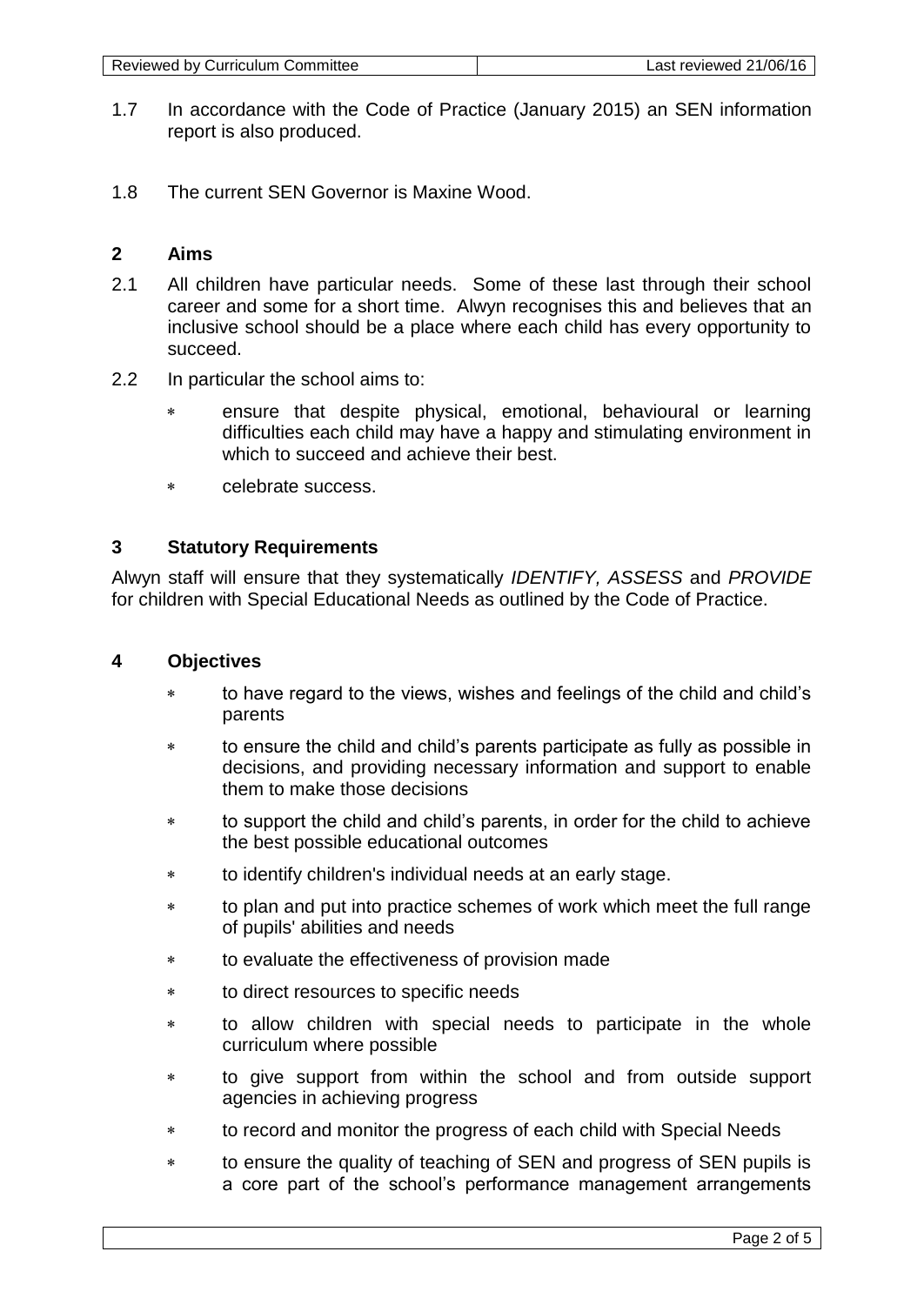and its approach to professional development for all teaching and support staff.

to collaborate with health and social care services to provide support

### **5 Time and Organisation**

- 5.1 Early intervention in the case of children with special educational needs will follow liaison with, playgroups/nurseries, parents and pre-school support services.
- 5.2 All pupils skills and level of attainment will be assessed on entry, building on information from previous settings. The School will also consider evidence that a pupil may have a disability under the Equalities Act 2010, and if so what reasonable adjustments may need to be made for them.
- 5.3 Time will be made for observation of pupils where concern is expressed by parents or staff or support services.
- 5.4 The Code of Practice, Part 6, gives guidance on procedures and intervention which are followed by the School and adopted herein.

#### **Stage 1 – School Support**

- Consideration of whether special educational provision is required should start with the desired outcomes, including the expected progress and attainment.
- Outcome setting will be planned in line with Chapter 9 of the Code of Practice.
- The teacher will express initial concerns to Special Needs Co-ordinator and parents.
- \* The class teacher filling in an initial concern form (kept in their special needs folder), photocopies it and puts one copy in the special needs folder.
- The SENCo adds to the special needs register.
- The class teacher will be responsible for finding materials to support the child's needs by liaising with subject co-ordinators and the SENCo.
- The kind of support needed at home should be discussed with parents where possible.
- The child's progress will be reviewed four times a year.

If further intervention is necessary, the child will then go to .....

### **Stage 2 – School Action**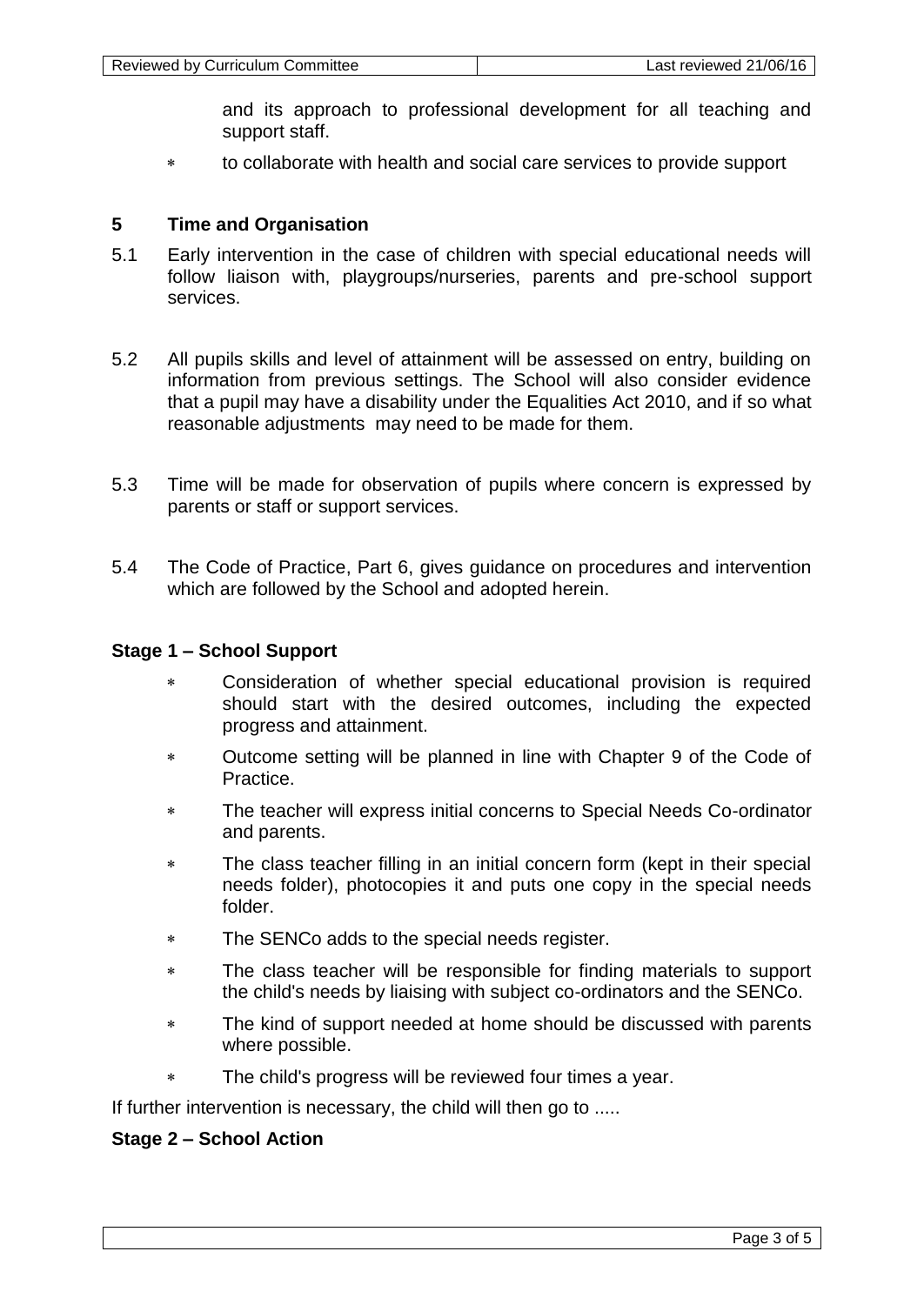- The class teacher and the SENCo will identify specific difficulties through previous assessment. A "child conference" can be included so as to determine the child's feeling and wishes about his/her education.
- External agencies may be involved in order to make a more detailed assessment where appropriate.
- An Individual Education Plan (IEP) is drawn up for the child with guidance from the SENCo and the class teacher targeting the area(s) of difficulty.
- A copy of the IEP is kept by the class teacher. The class teacher, teaching support assistant and SENCo will monitor the progress of the IEPs.
- Target dates will vary for each child, but when the IEP needs updating a new one will be drawn up. These will be reviewed every term.
- Years 1 and 2 children work with support from the teaching support assistant.
- Parents/carers are informed about the IEP and updated termly.

After everything possible has been done within the school if necessary the child will progress to the next stage.

# **Stage 3 – School Action Plus**

- Parents will be asked to attend a meeting to discuss the involvement of outside agencies, eg. an Educational Psychologist.
- An assessment by that agency will be made.
- Appropriate action will be taken following a special needs co-ordination meeting involving Headteacher, SENCo, Educational Psychologist, Learning Support Assistant (where necessary), welfare and medical staff where appropriate.

A record will be made of the outcome by the SENCo and if necessary the child will then go onto the next stage.

### **Stage 4 – School request for Statutory Assessment**

 Now there should be substantial evidence that a child's needs are such that he/she should have an Education, Health and Care Plan (EHC Plan). The SENCo will fill in the necessary forms to initiate the process.

#### **Stage 5 – Statement**

- A multi professional assessment (MPA) is made. Reports from all professionals involved are submitted to the Local Educational Authority (LEA) for consideration by a EHC Plan panel.
- \* If considered appropriate, the LEA will produce an EHC Plan, in which they will detail the provision made available for the child (within school, or elsewhere).

It is expected that children who have a statement will require an EHC Plan – no one should lose their statement and not have it replaced with an EHC Plan just because the system is changing,